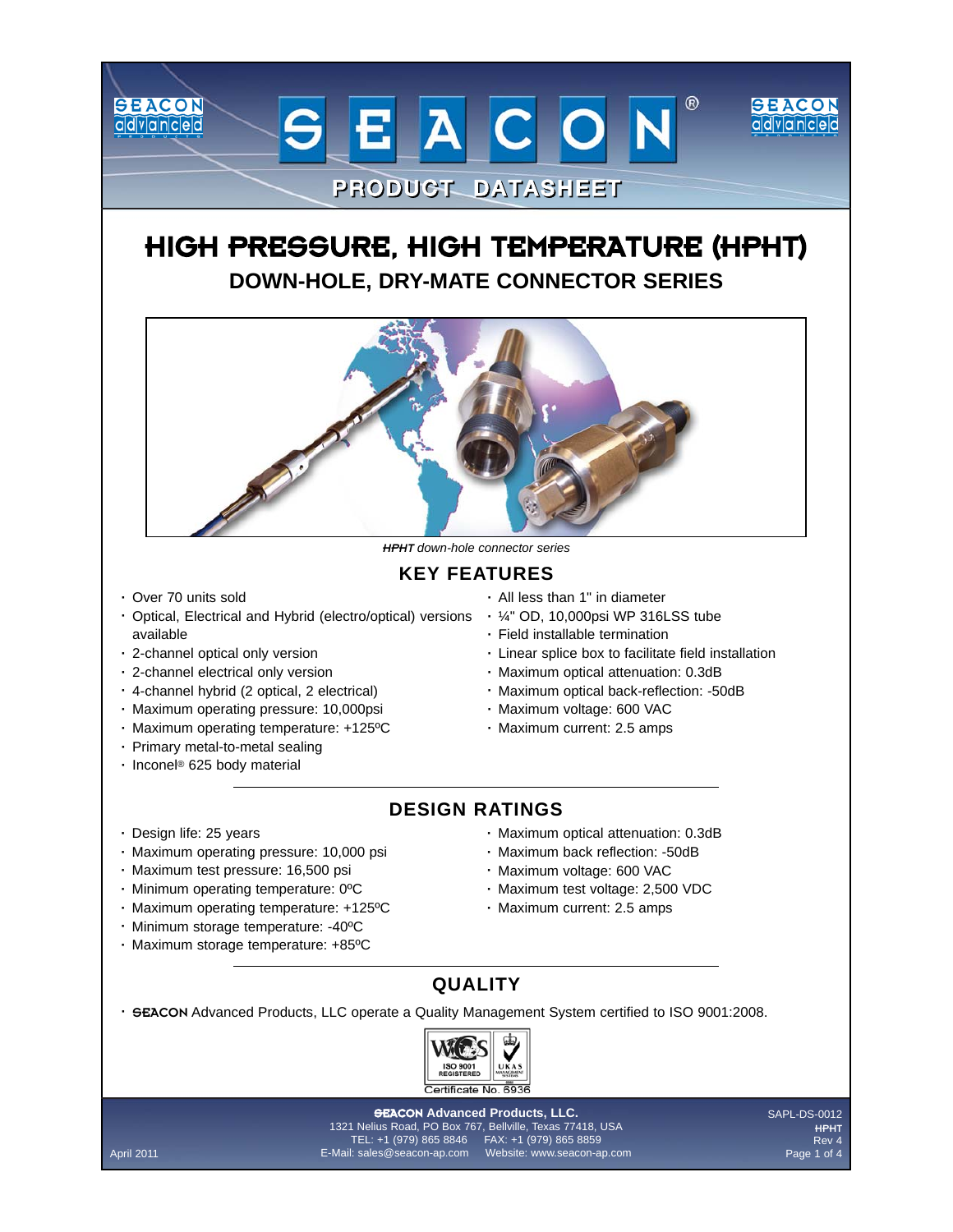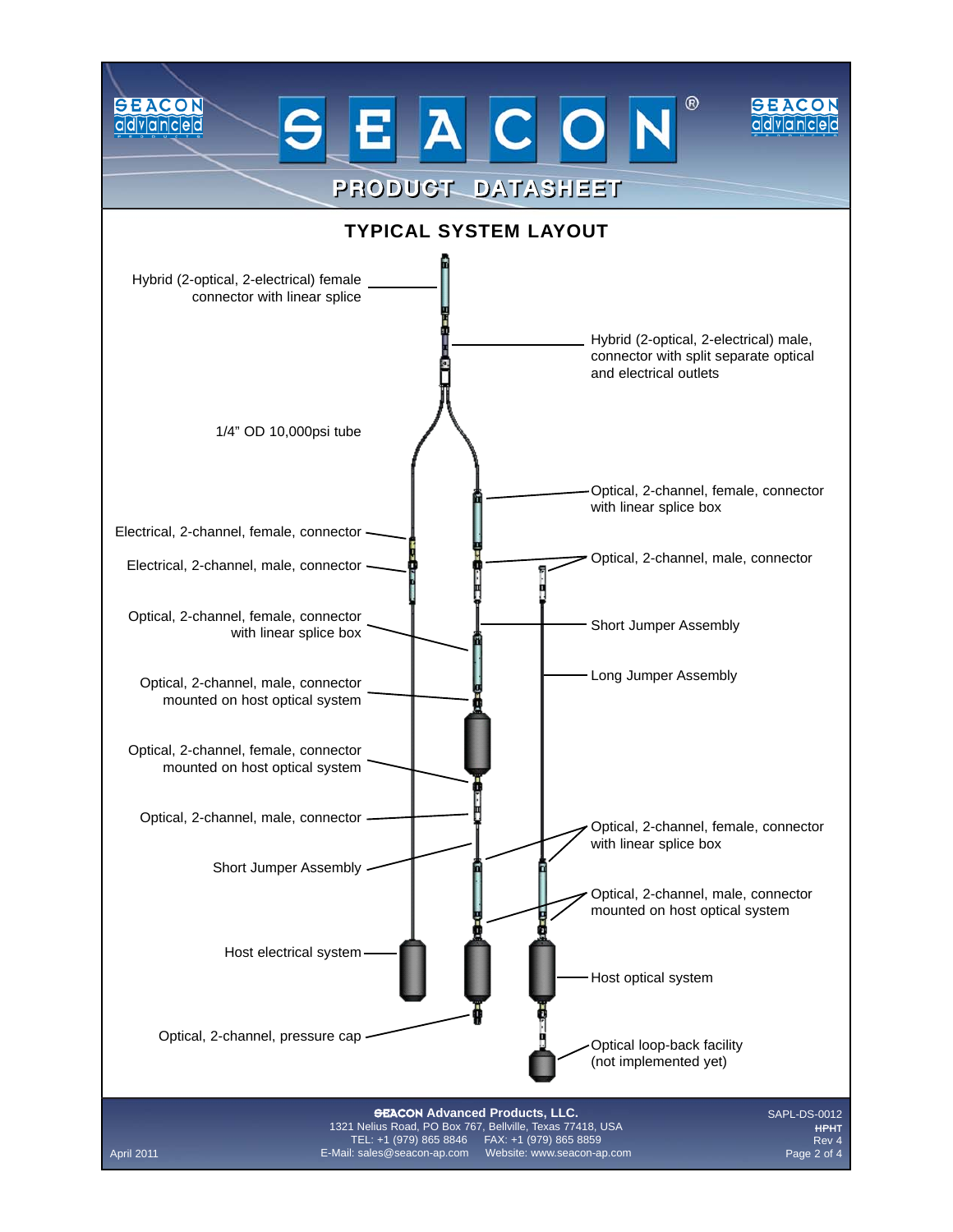## **CONNECTOR CONFIGURATIONS**

**PRODUCT DATASHEET** 

ACON

 $^{\circledR}$ 

ISEACON

ddvianced

The list of connectors configurations are as follows:

#### **Hybrid - 2 Electrical and 2 Optical Channels**

- 7938-101 HPHT, hybrid, 2E, 2F, down-hole, male connector with split separate optical and electrical outlets **·**
- 7938-102 HPHT, hybrid, 2E, 2F, down-hole female connectors with pressure barrier and linear splice box **·**

#### **Optical Connectors - 2 channel**

**SEACON** 

advanced

- 7936-101 HPHT, 2-channel, optical, bulkhead mounted, down-hole, male connector, with pressure barrier **·**
- 7936-102 HPHT, 2-channel, optical, bulkhead mounted, down-hole female connector with pressure barrier **·**
- 7936-103 HPHT, 2-channel, optical, down-hole, male in-line connector **·**
- 7936-104 HPHT, 2-channel, optical, down-hole female in-line connector with linear splice box **·**
- 7938-105 HPHT, 2-channel, optical, down-hole, male pressure cap (for female connector) **·**
- 7938-106 HPHT, 2-channel, optical, down-hole female in-line connectors with pressure barrier and linear **·** splice box

#### **Hybrid - 2 Electrical and 2 Optical Channels**

- 7937-101 HPHT, 2-channel, electrical, down-hole, female connector with glass-to-metal seal pressure **·** barrier
- 7937-102 HPHT, 2-channel, electrical, down-hole male connector with glass-to-metal seal pressure barrier **·**

#### **FIELD MAINTENANCE**

- The HPHT Connectors are designed for field installation and maintenance **·**
- The Linear Splice Box is a unique feature designed to facilitate the final optical fiber length adjustment required for **·** field installation
- Connectors are design for rear-termination of fiber, wires and tube **·**
- Primary seals are metal-to-metal that can be easily energized on site **·**

### **BENCH & PRODUCTION TESTING SUMMARY**

- Optical insertion loss **·**
- Optical back-reflection **·**
- Electrical insulation resistance **·**
- Electrical continuity **·**
- Shell continuity **·**
- Proof voltage test, 2000 VDC for 5 minutes **·**
- **Production Hyperbaric 10,000 psi (as required)**

#### **GEACON Advanced Products, LLC.**